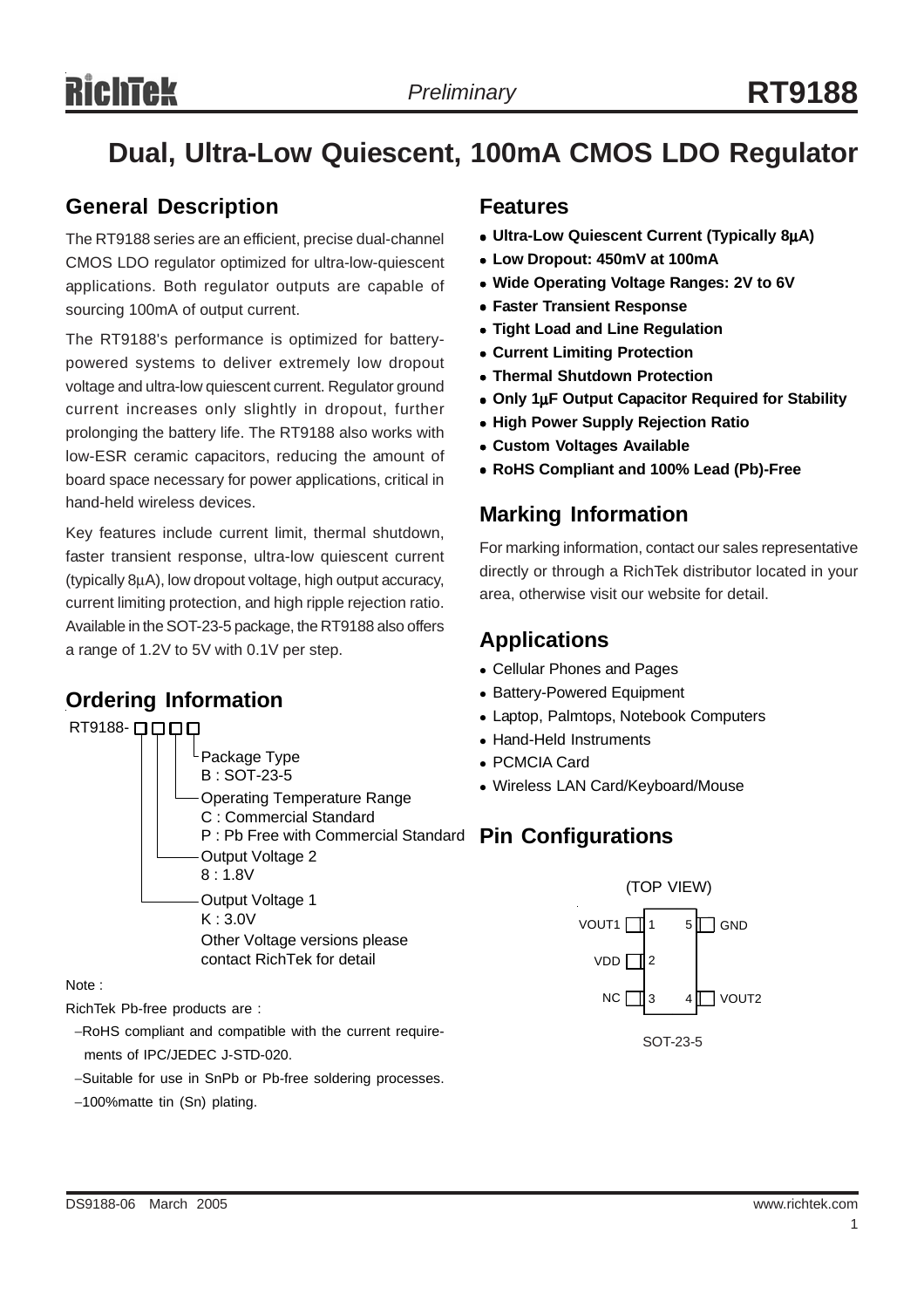## **Typical Application Circuit**



### **Function Block Diagram**



### **Functional Pin Description**

| <b>Pin Name</b>   | <b>Pin Function</b>      |  |  |
|-------------------|--------------------------|--|--|
| VDD               | Supply Input             |  |  |
| VOUT <sub>1</sub> | Channel 1 Output Voltage |  |  |
| VOUT <sub>2</sub> | Channel 2 Output Voltage |  |  |
| <b>GND</b>        | <b>Common Ground</b>     |  |  |
| N <sub>C</sub>    | No Internal Connection   |  |  |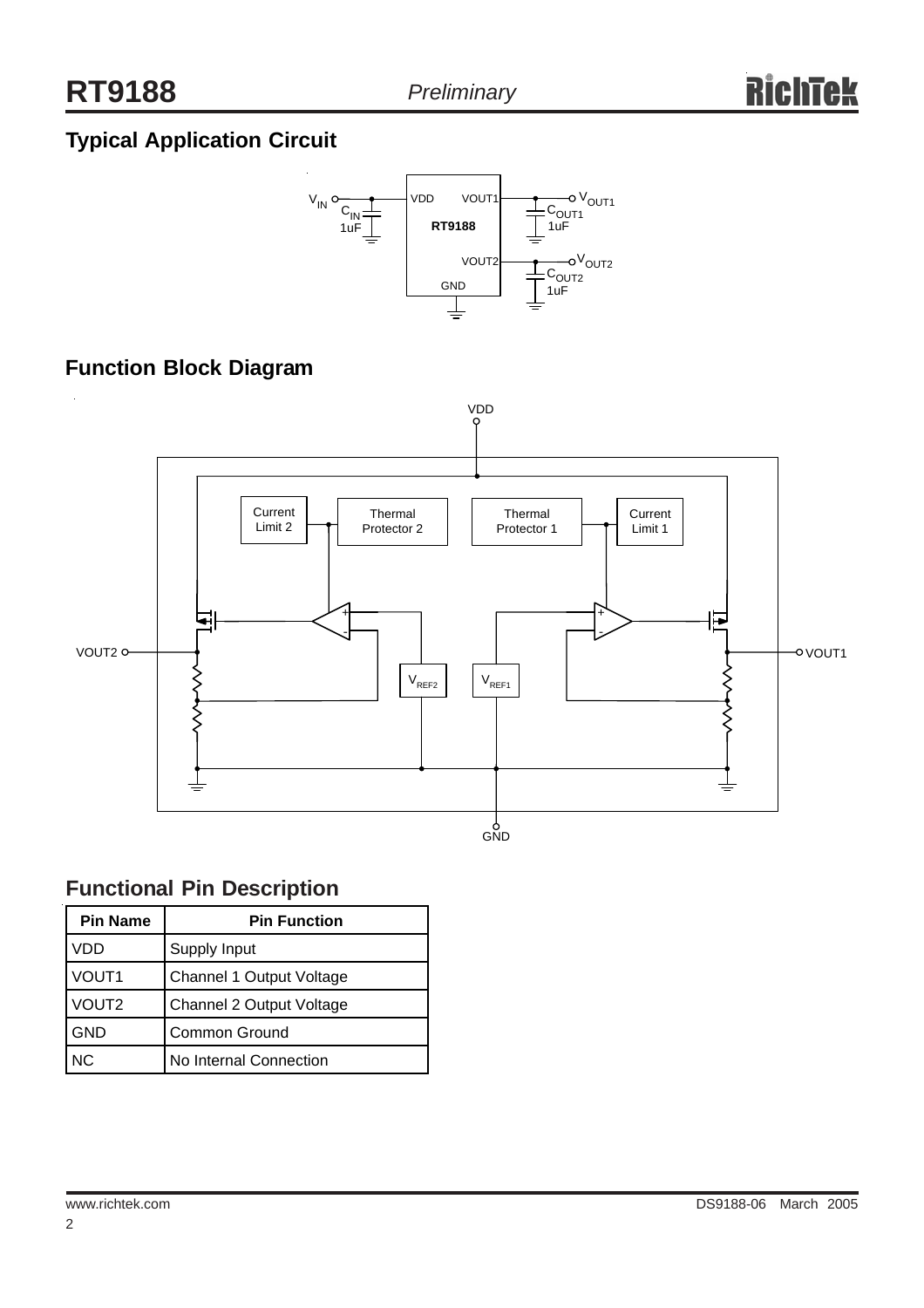### **Absolute Maximum Ratings** (Note 1)

| • Power Dissipation, $P_D @ T_A = 25^{\circ}C$ |  |
|------------------------------------------------|--|
|                                                |  |
| • Package Thermal Resistance (Note 7)          |  |
|                                                |  |
|                                                |  |
|                                                |  |
|                                                |  |
| • ESD Susceptibility (Note 2)                  |  |
|                                                |  |
|                                                |  |

### **Recommended Operating Conditions** (Note 3)

### **Electrical Characteristics**

( $V_{DD}$  = 5V,  $C_{IN}$  = 1 $\mu$ F,  $C_{OUT}$  = 1 $\mu$ F, T<sub>A</sub> = 25°C, for each LDO unless otherwise specified)

| <b>Parameter</b>                          | <b>Symbol</b>               | <b>Test Conditions</b>                                               | Min    | <b>Typ</b> | Max                      | <b>Units</b>    |
|-------------------------------------------|-----------------------------|----------------------------------------------------------------------|--------|------------|--------------------------|-----------------|
| <b>Output Voltage Accuracy</b>            | $\Delta V_{\text{OUT}}$     | $I_{\text{OUT}} = 1 \text{mA}$                                       | $-2$   |            | $+2$                     | %               |
| <b>Current Limit</b>                      | <sup>I</sup> LIM            | $R_{LOAD} = 1\Omega$                                                 | 150    | 450        | $\sim$ $\sim$            | mA              |
| Quiescent Current (both LDOs)<br>(Note 6) | lQ                          | $I_{\text{OUT}} = 0 \text{mA}$                                       | --     | 8          | 14                       | μA              |
| Dropout Voltage<br>(Note 4)               | V <sub>DROP</sub>           | $I_{\text{OUT}} = 50 \text{mA}$ , $V_{\text{DD}} \geq 3.6 \text{V}$  | --     | 200        | 300                      | mV              |
|                                           |                             | $I_{\text{OUT}} = 100 \text{mA}$ , $V_{\text{DD}} \geq 3.6 \text{V}$ | --     | 380        | 600                      |                 |
| Line Regulation                           | $\Delta \rm{V}_{\rm{LINE}}$ | $V_{DD} = (V_{OUT (MAX)} + 0.3V)$ to 6V,<br>$I_{OUT} = 1mA$          | $-0.2$ | --         | $+0.2$                   | %N              |
| <b>Load Regulation</b><br>(Note 5)        | $\Delta V$ LOAD             | $I_{\text{OUT}} = 1 \text{mA}$ to 100 mA                             | --     | 0.01       | 0.04                     | $%$ /mA         |
| <b>Output Noise Voltage</b>               | e <sub>NO</sub>             | $BW = 100Hz$ to 50kHz<br>$C_{\text{OUT}} = 10 \mu F$                 | --     | 250        | $\overline{\phantom{m}}$ | $\mu$ Vrms      |
| <b>Power Supply Rejection Rate</b>        | <b>PSRR</b>                 | f = 1kHz, $C_{OUT}$ = 1 $\mu$ F                                      | --     | $-30$      | $- -$                    | dB              |
| <b>Thermal Shutdown Protection</b>        | Tsp                         |                                                                      | 125    |            |                          | $\rm ^{\circ}C$ |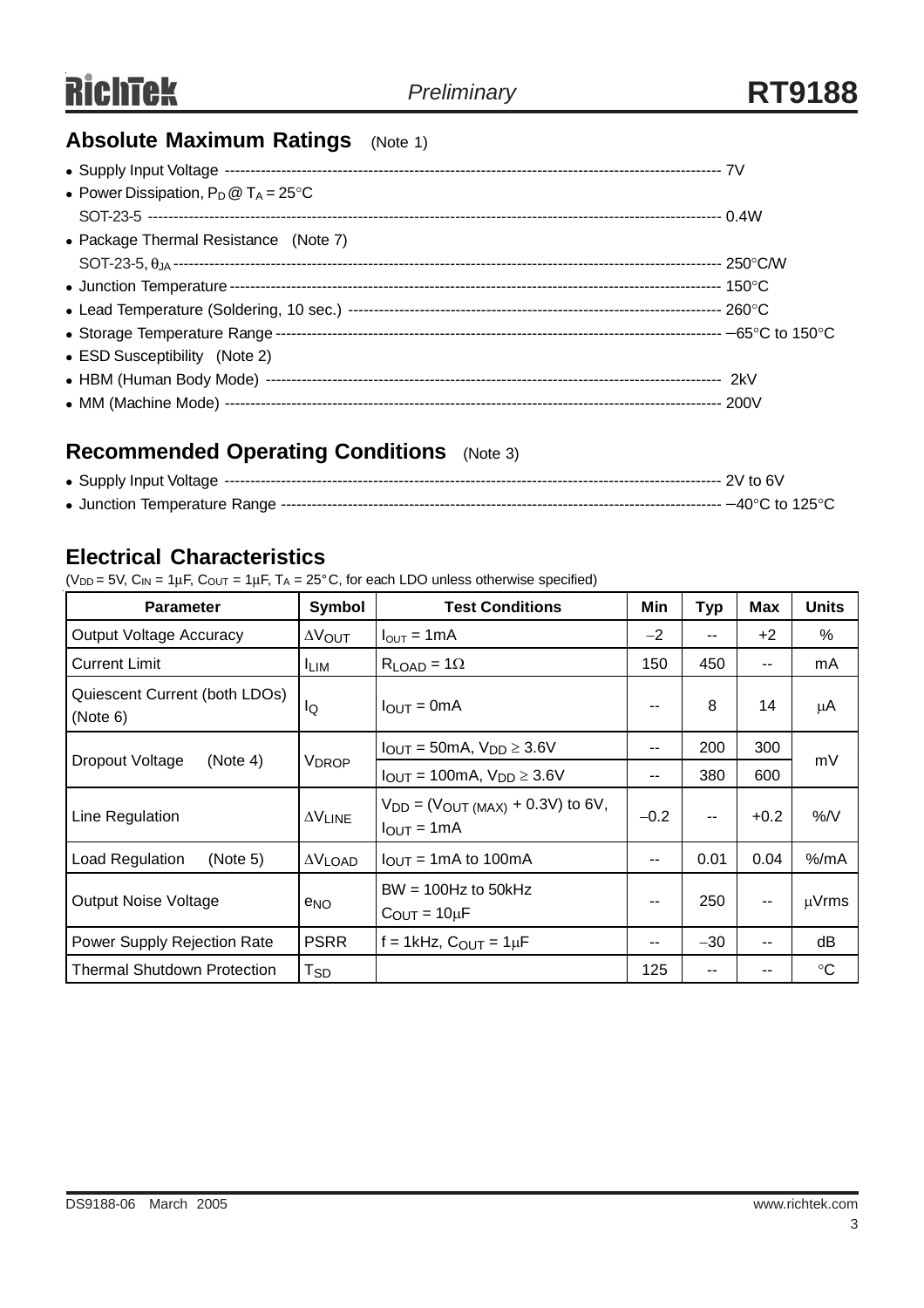- **Note 1.** Stresses listed as the above "Absolute Maximum Ratings" may cause permanent damage to the device. These are for stress ratings. Functional operation of the device at these or any other conditions beyond those indicated in the operational sections of the specifications is not implied. Exposure to absolute maximum rating conditions for extended periods may remain possibility to affect device reliability.
- **Note 2.** Devices are ESD sensitive. Handling precaution recommended.
- **Note 3.** The device is not guaranteed to function outside its operating conditions.
- Note 4. The dropout voltage is defined as V<sub>IN</sub> -V<sub>OUT</sub>, which is measured when V<sub>OUT</sub> is V<sub>OUT(NORMAL)</sub> − 100mV.
- **Note 5.** Regulation is measured at constant junction temperature by using a 20ms current pulse. Devices are tested for load regulation in the load range from 1mA to 100mA.
- **Note 6.** Quiescent, or ground current, is the difference between input and output currents. It is defined by  $I_Q = I_{IN} I_{OUT}$  under no load condition ( $I_{OUT}$  = 0mA). The total current drawn from the supply is the sum of the load current plus the ground pin current.
- **Note 7.**  $\theta_{JA}$  is measured in the natural convection at  $T_A = 25^\circ \text{C}$  on a low effective thermal conductivity test board of JEDEC 51-3 thermal measurement standard.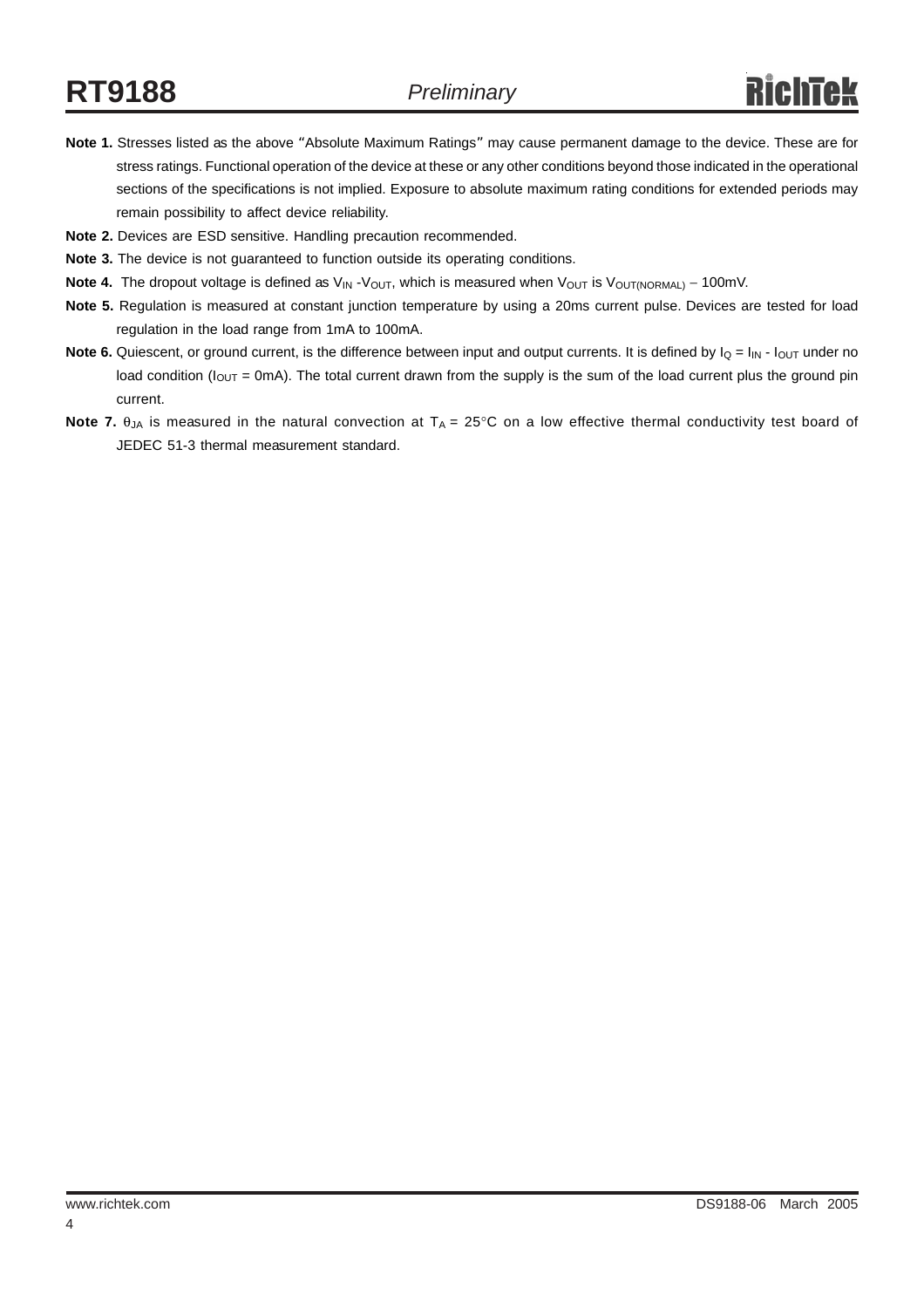### **Typical Operating Characteristics**





**PSRR**

50mA

10mA

COUT2 = 1uF Electrolytic Capacitor

Frequency (Hz)

10 100 1k 10k 100k 1M

**Short Circuit Current** 500  $T_J = 25^{\circ}C$ Short Circuit Current (mA) 400 Short Circuit Current (mA)  $T_J = 125$ °C 300 200 100  $0\frac{1}{0}$ 0 1 2 3 4 5 Input/Output Differential (V)

**Quisecent Current vs. Temperature**





DS9188-06 March 2005 www.richtek.com

-70

-60

-50

-40

-30

PSRR (dB)

-20

-10

0

 $C_{IN} = 1uF$ 

 $V<sub>DD</sub> = 5V$  $V_{\text{OUT2}} = 1.8V$  $T_A = 25^{\circ}$ C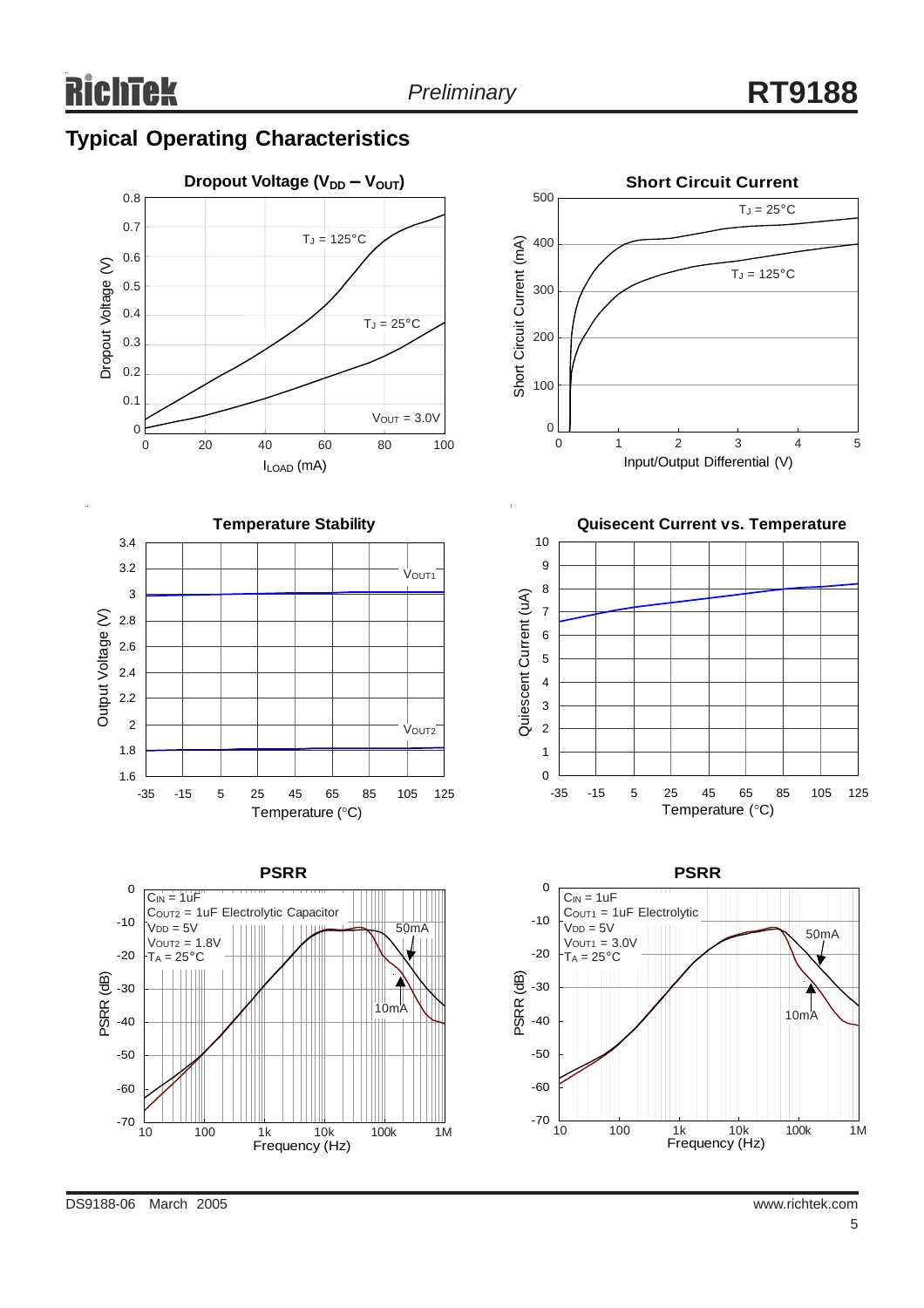







**Load Transient Response**



Time (500us/Div)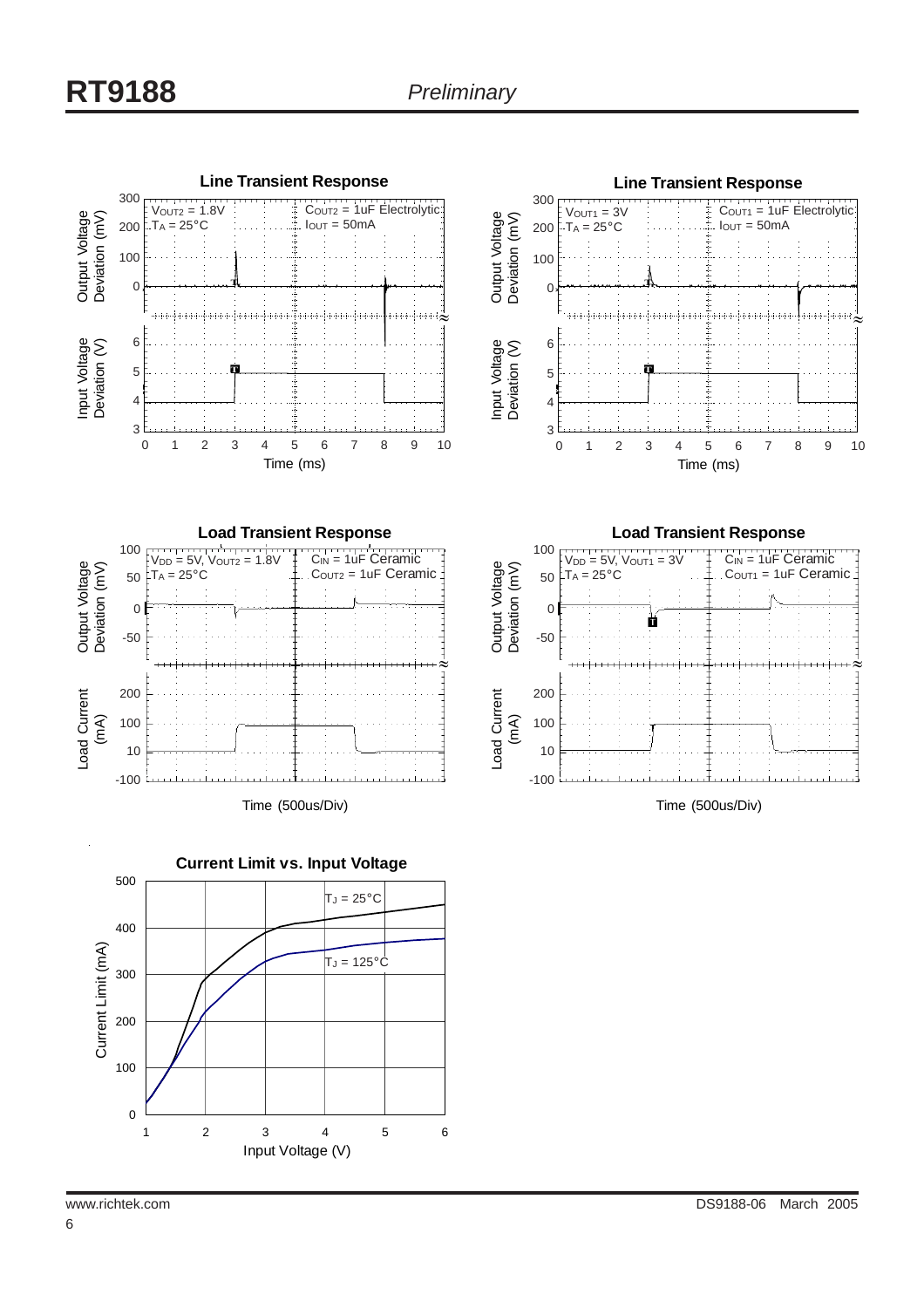### **Application Information**

Like any low-dropout regulator, the RT9188 requires input and output decoupling capacitors. The device is specifically designed for portable applications requiring minimum board space and smallest components. These capacitors must be correctly selected for good performance (see Capacitor Characteristics Section). Please note that linear regulators with a low dropout voltage have high internal loop gains which require care in guarding against oscillation caused by insufficient decoupling capacitance.

#### **Input Capacitor**

An input capacitance of  $\leq 1 \mu$ F is required between the device input pin and ground directly (the amount of the capacitance may be increased without limit). The input capacitor *MUST* be located less than 1 cm from the device to assure input stability (see PCB Layout Section). A lower ESR capacitor allows the use of less capacitance, while higher ESR type (like aluminum electrolytic) require more capacitance.

Capacitor types (aluminum, ceramic and tantalum) can be mixed in parallel, but the total equivalent input capacitance/ESR must be defined as above to stable operation.

There are no requirements for the ESR on the input capacitor, but tolerance and temperature coefficient must be considered when selecting the capacitor to ensure the capacitance will be  $\leq 1 \mu$ F over the entire operating temperature range.

#### **Output Capacitor**

The RT9188 is designed specifically to work with very small ceramic output capacitors. The recommended minimum capacitance (temperature characteristics X7R or X5R) in 1µF to 4.7µF range with 10m $\Omega$  to 50m $\Omega$  range ceramic capacitor between LDO output and GND for transient stability, but it may be increased without limit. Higher capacitance values help to improve transient.

The output capacitor's ESR is critical because it forms a zero to provide phase lead which is required for loop stability.

#### **No Load Stability**

The device will remain stable and in regulation with no external load. This is specially important in CMOS RAM keep-alive applications.

#### **Input-Output (Dropout) Voltage**

A regulator's minimum input-to-output voltage differential (dropout voltage) determines the lowest usable supply voltage. In battery-powered systems, this determines the useful end-of-life battery voltage. Because the device uses a PMOS, its dropout voltage is a function of drainto-source on-resistance,  $R_{DS(ON)}$ , multiplied by the load current:

 $V_{\text{DROPOUT}} = V_{\text{D}D} - V_{\text{OUT}} = R_{\text{DS(ON)}} \times I_{\text{OUT}}$ 

#### **Current Limit**

The RT9188 monitors and controls the PMOS' gate voltage, limiting the output current to 450mA (typ). The output can be shorted to ground for an indefinite period of time without damaging the part.

#### **Short-Circuit Protection**

The device is short circuit protected and in the event of a peak over-current condition, the short-circuit control loop will rapidly drive the output PMOS pass element off. Once the power pass element shuts down, the control loop will rapidly cycle the output on and off until the average power dissipation causes the thermal shutdown circuit to respond to servo the on/off cycling to a lower frequency. Please refer to the section on thermal information for power dissipation calculations.

#### **Capacitor Characteristics**

It is important to note that capacitance tolerance and variation with temperature must be taken into consideration when selecting a capacitor so that the minimum required amount of capacitance is provided over the full operating temperature range. In general, a good tantalum capacitor will show very little capacitance variation with temperature, but a ceramic may not be as good (depending on dielectric type).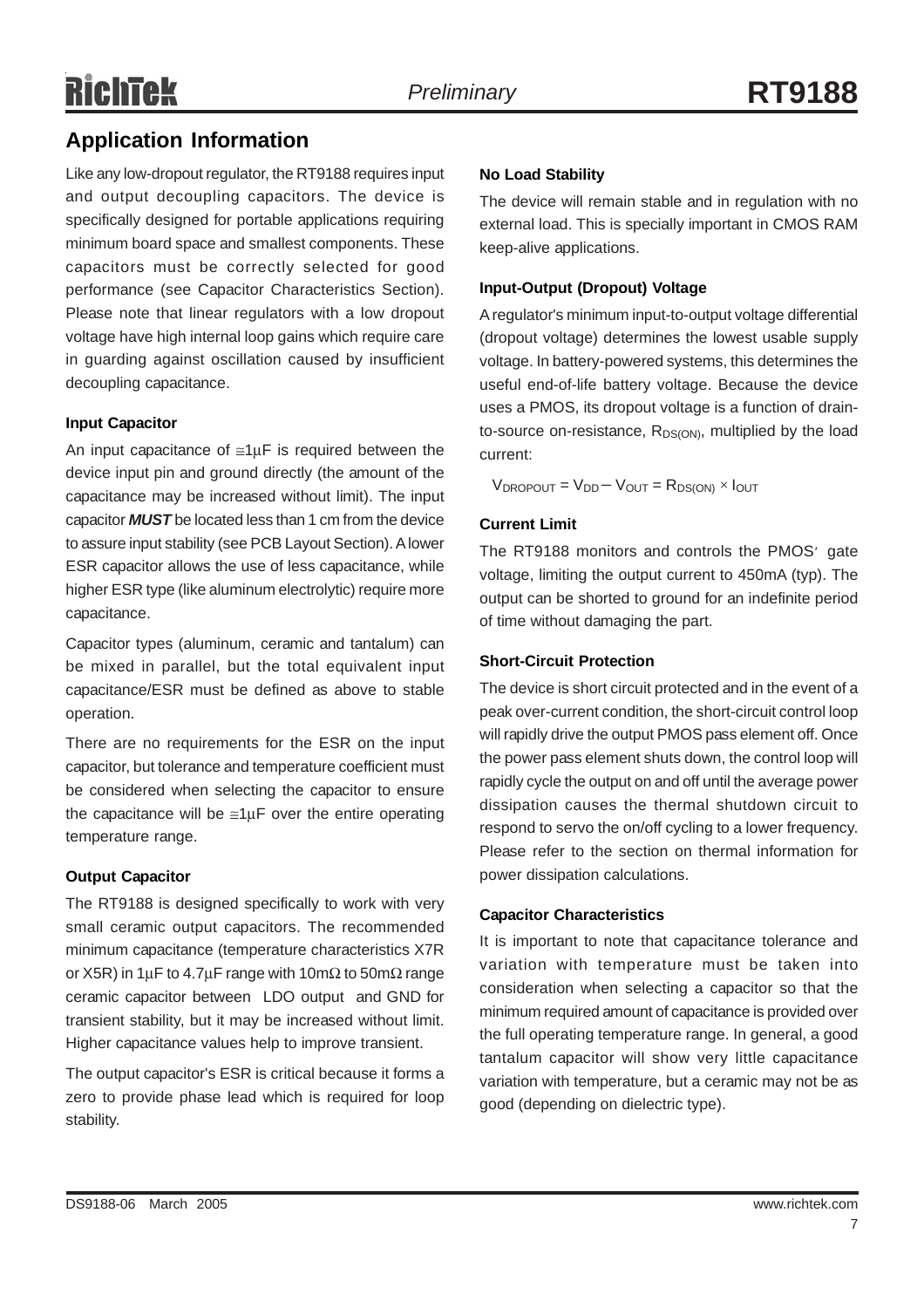Aluminum electrolytics also typically have large temperature variation of capacitance value.

Equally important to consider is a capacitor's ESR change with temperature: this is not an issue with ceramics, as their ESR is extremely low. However, it is very important in Tantalum and aluminum electrolytic capacitors. Both show increasing ESR at colder temperatures, but the increase in aluminum electrolytic capacitors is so severe they may not be feasible for some applications.

#### **Ceramic:**

For values of capacitance in the 10µF to 100µF range, ceramics are usually larger and more costly than tantalums but give superior AC performance for bypassing high frequency noise because of very low ESR (typically less than 10mΩ). However, some dielectric types do not have good capacitance characteristics as a function of voltage and temperature.

Z5U and Y5V dielectric ceramics have capacitance that drops severely with applied voltage. A typical Z5U or Y5V capacitor can lose 60% of its rated capacitance with half of the rated voltage applied to it. The Z5U and Y5V also exhibit a severe temperature effect, losing more than 50% of nominal capacitance at high and low limits of the temperature range.

X7R and X5R dielectric ceramic capacitors are strongly recommended if ceramics are used, as they typically maintain a capacitance range within ±20% of nominal over full operating ratings of temperature and voltage. Of course, they are typically larger and more costly than Z5U/Y5U types for a given voltage and capacitance.

#### **Tantalum:**

Solid tantalum capacitors are recommended for use on the output because their typical ESR is very close to the ideal value required for loop compensation. They also work well as input capacitors if selected to meet the ESR requirements previously listed.

Tantalums also have good temperature stability: a good quality tantalum will typically show a capacitance value that varies less than 10~15% across the full temperature range of 125°C to -40°C. ESR will vary only about 2X going from the high to low temperature limits.

The increasing ESR at lower temperatures can cause oscillations when marginal quality capacitors are used (if the ESR of the capacitor is near the upper limit of the stability range at room temperature).

#### **Aluminum:**

This capacitor type offers the most capacitance for the money. The disadvantages are that they are larger in physical size, not widely available in surface mount, and have poor AC performance (especially at higher frequencies) due to higher ESR and ESL.

Compared by size, the ESR of an aluminum electrolytic is higher than either Tantalum or ceramic, and it also varies greatly with temperature. A typical aluminum electrolytic can exhibit an ESR increase of as much as 50X when going from 25°C down to -40°C.

It should also be noted that many aluminum electrolytics only specify impedance at a frequency of 120Hz, which indicates they have poor high frequency performance. Only aluminum electrolytics that have an impedance specified at a higher frequency (between 20kHz and 100kHz) should be used for the device. Derating must be applied to the manufacturer's ESR specification, since it is typically only valid at room temperature.

Any applications using aluminum electrolytics should be thoroughly tested at the lowest ambient operating temperature where ESR is maximum.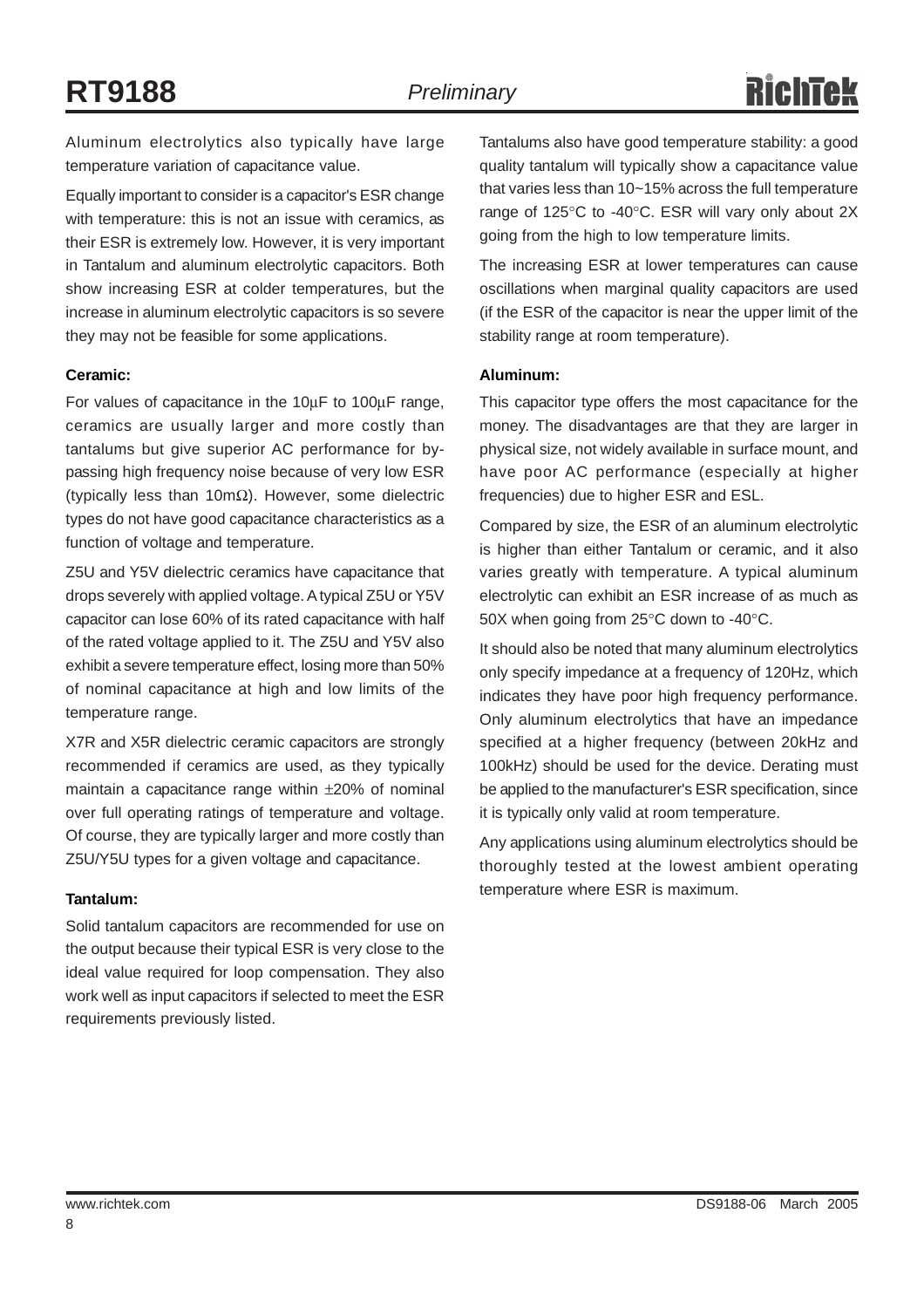#### **Thermal Considerations**

The RT9188 is a dual channel CMOS regulator designed to provide two output voltage from one package. Each output pin the RT9188 can deliver a current of up to 100mA over the full operating junction temperature range. However, the maximum output current must be derated at higher ambient temperature to ensure the junction temperature does not exceed 125°C. With all possible conditions, the junction temperature must be within the range specified under operating conditions. Each regulator contributes power dissipation to the overall power dissipation of the package. Power dissipation can be calculated based on the output current and the voltage drop across each regulator.

 $P_D = (V_{DD} - V_{OUT1}) I_{OUT1} + (V_{DD} - V_{OUT2}) I_{OUT2} + V_{IN} I_{GND})$ 

Each output is rated for 100mA of output current, but the application may limit the amount of output current based on the total power dissipation and the ambient temperature. The final operating junction temperature for any set of conditions can be estimated by the following thermal equation:

 $P_{D(MAX)} = (T_{J(MAX)} - T_A) / \theta_{JA}$ 

Where  $T_{J (MAX)}$  is the maximum junction temperature of the die (125 $\degree$ C) and T<sub>A</sub> is the maximum ambient temperature. The junction to ambient thermal resistance  $(\theta_{JA})$  for SOT-23-5 package at recomm-ended minimum footprint is 250 $\degree$ C/W ( $\theta_{JA}$  is layout dependent). Visit our website in which "Recommended Footprints for Soldering Surface Mount Packages" for detail.

#### **PCB Layout**

Good board layout practices must be used or instability can be induced because of ground loops and voltage drops. The input and output capacitors *MUST* be directly connected to the input, output, and ground pins of the device using traces which have no other currents flowing through them.

The best way to do this is to layout  $C_{IN}$  and  $C_{OUT}$  near the device with short traces to the  $V_{DD}$ ,  $V_{OUT}$ , and ground pins.

The regulator ground pin should be connected to the external circuit ground so that the regulator and its capacitors have a "single point ground".

It should be noted that stability problems have been seen in applications where vias to an internal ground plane were used at the ground points of the device and the input and output capacitors. This was caused by varying ground potentials at these nodes resulting from current flowing through the ground plane. Using a single point ground technique for the regulator and it's capacitors fixed the problem. Since high current flows through the traces going into  $V_{IN}$  and coming from  $V_{OUT}$ , Kelvin connect the capacitor leads to these pins so there is no voltage drop in series with the input and output capacitors.

Optimum performance can only be achieved when the device is mounted on a PC board according to the diagram below:



SOT-23-5 Board Layout